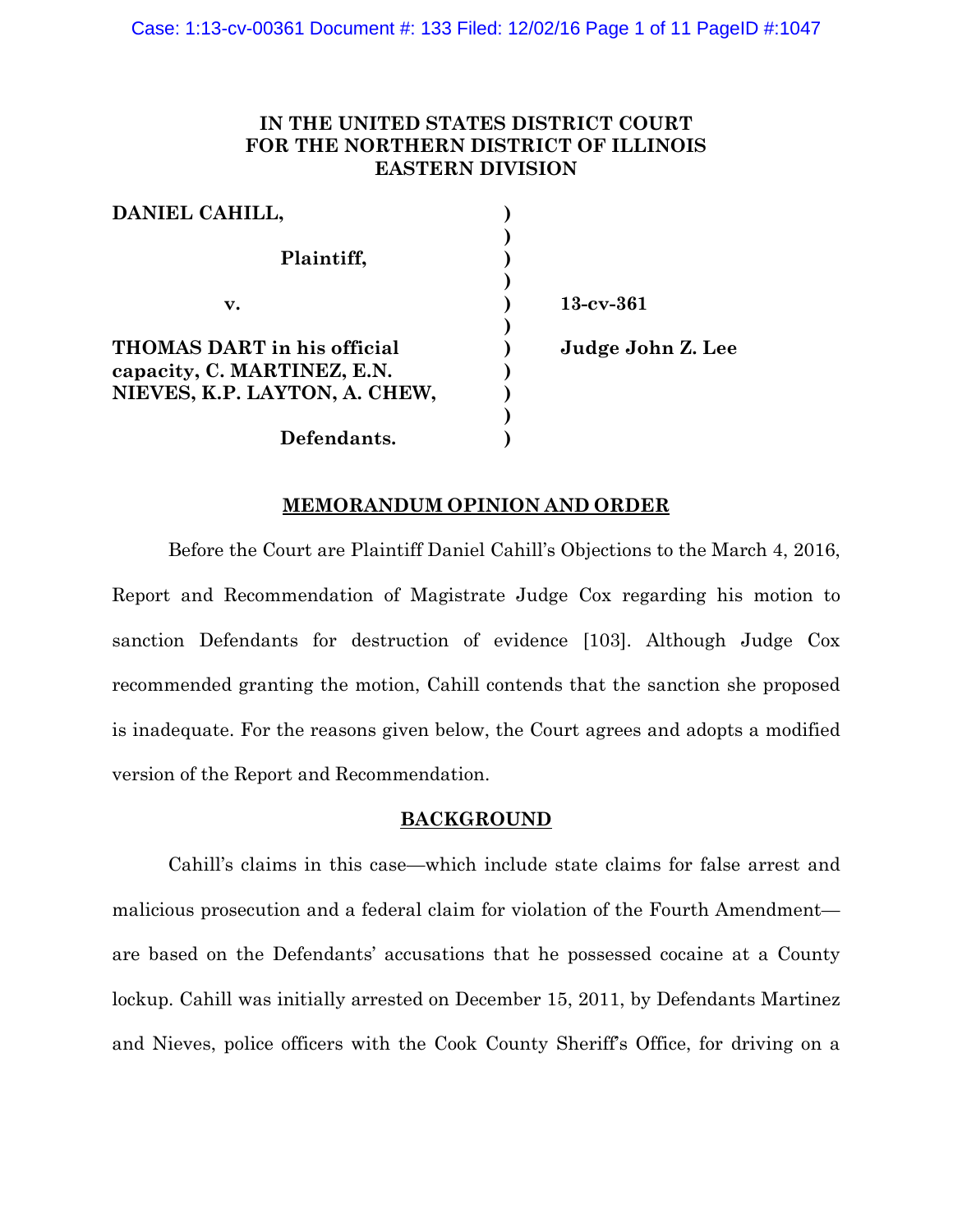#### Case: 1:13-cv-00361 Document #: 133 Filed: 12/02/16 Page 2 of 11 PageID #:1047

suspended license. The officers then transported him to the lockup in Maywood for processing. Everyone agrees that they arrived there at approximately 9:00 p.m.

But the parties sharply disagree over what happened while Cahill was at the lockup. Defendant Layton testified in a deposition for this case that he patted Cahill down shortly after he was brought in and that, during the patdown, he saw Cahill drop a small, tissue-wrapped, white package to the floor. Layton Dep. at 96–97 [115]. Layton explains that he then took Cahill to another part of the lockup for photos and fingerprinting, leaving the package lying on the floor. *Id.* at 103–04. After that, Layton brought Cahill back to where the package still lay and searched him again. *Id.* at 107–08. Only after this search did Layton pick up the package he says he had seen Cahill drop earlier. *Id.* at 100. He looked inside and then brought it to Martinez. *Id.* at 112.

Martinez confronted Cahill with the suspected cocaine. Resp. Mot. Sanctions, Def.'s Ex. B, "Martinez Dep." at 50:2. Cahill initially denied that it was his but, according to Martinez, confessed upon being told that surveillance cameras would have captured him dropping it. *Id.* at 50:4–50:15.

Cahill denies dropping the package, denies that he was in possession of cocaine at any time while at the lockup, and denies that he ever said otherwise. Compl. ¶¶ 7–13. In Cahill's telling, he expressed relief when Martinez brought up the cameras, believing that the video footage would prove his innocence.

Based on the officers' accounts of what happened at the lockup, Cahill was charged with felony possession of cocaine. His criminal defense attorney, Robert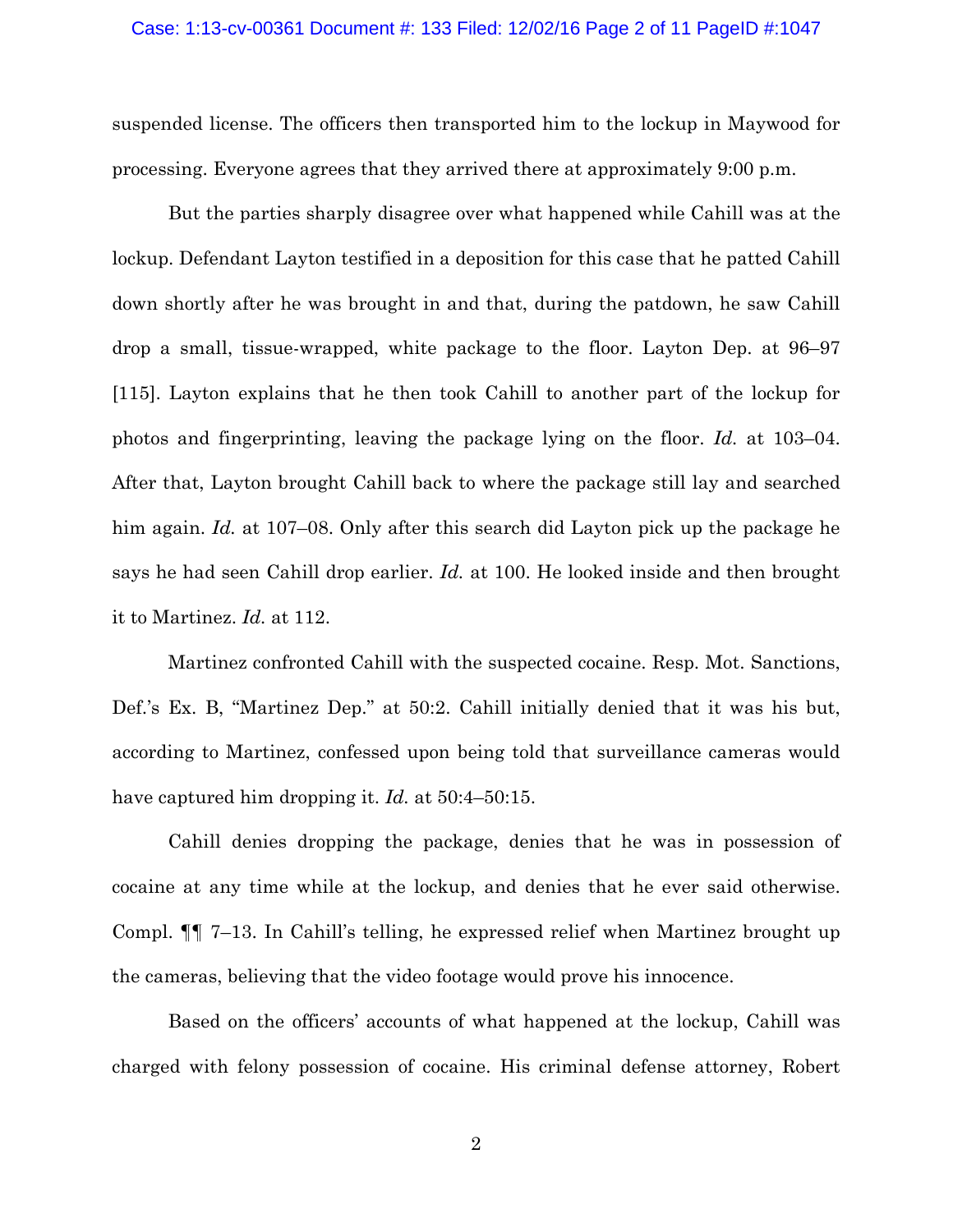#### Case: 1:13-cv-00361 Document #: 133 Filed: 12/02/16 Page 3 of 11 PageID #:1047

Schrimple, acted quickly after the arrest to obtain all video footage of his client's time at the lockup. He sent a subpoena to the Cook County Sheriff's Office in Maywood, *see* Mot. Santions, Pl.'s Ex. F, Subpoena, and also provided a copy to the County's legal department, Hr. Tr. at 130:7–130:10.

Lieutenant Don Milazzo, who was in charge of the Maywood lockup at the time, also took some action to preserve the video. On January 10, 2012, a few days before the video was scheduled to be destroyed, he completed a "Request for Hold of Video Surveillance," seeking the preservation of "all video of Prisoner Daniel Cahill who arrived in the Maywood 24 Hr. L/U at 2100 hrs [9:00 p.m.] on 15 Dec. 2011, and left the facility at 0740 hrs on 16 Dec. 2011." Reply Br., Pl.'s Ex. C, "Request for Hold." Milazzo does not recall why he completed the hold request, *see* Hr. Tr. at 50:8–50:10, and he concedes that he never followed up to confirm that his hold request had been honored, *id.* at 52:7–52:10.

Schrimple did follow up after serving his subpoena—many times—but no one in the Sheriff's Office or legal department could give him any information. *Id.* at 130:15–132:13. Then, in mid-February, a lawyer for the County sent him a letter representing that the video from the time Cahill was at the Maywood lockup was no longer in existence. Mot. Sanctions, Pl.'s Ex. G, "Feb. 14 Letter." The lawyer explained that "all video had been destroyed by the time the Sheriff's Office was able to determine the video was under the control of the Cook County Facilities Management Department." *Id.*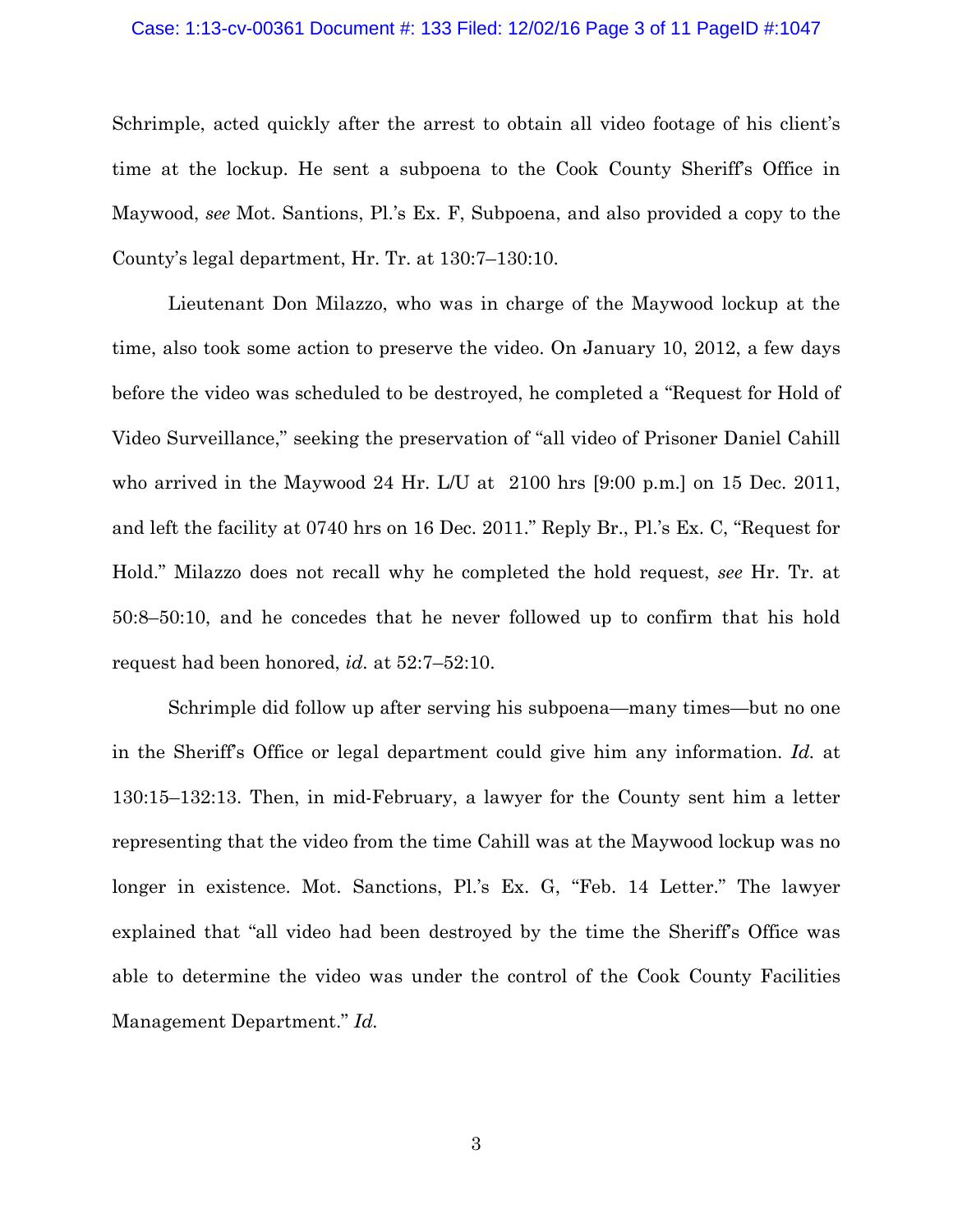#### Case: 1:13-cv-00361 Document #: 133 Filed: 12/02/16 Page 4 of 11 PageID #:1047

But it turned out that some video of Cahill from the lockup that night still existed after all. Officer Martinez had submitted a request on December 16, 2011, for video of Cahill discarding the cocaine, which he said happened at "approximately 2120-2140 hrs [9:20 p.m. to 9:40 p.m]. *See* Resp. Mot. Sanctions, Def.'s Ex. C, "Martinez Request." In response to this request, James Collins, a technician from the Facilities Department, transferred some video onto his laptop computer and then onto a DVD. Martinez picked up the DVD and, at some point, turned it over to the State's Attorney's office.

The video Martinez sent the prosecutor covers from 9:16 p.m. to 9:24 p.m. Mot. Sanctions, Pl.'s Ex. A, "Video." It does not show Cahill dropping anything. Instead, when the video begins, the small white package is already on the floor, and Cahill is nowhere to be seen. Fifteen seconds in, Cahill is brought across the room from somewhere off camera and placed right next to the package. He seems to be completely oblivious to its presence. Layton then thoroughly searches him while both men ignore the package. Upon completion of the search, Layton kicks the package, picks it up, and opens it before leaving the room with it.

After viewing this video, the Assistant Cook County State's Attorney handling the case concluded that the state would not be able to prove the charges against Cahill. The charges were dismissed, and Cahill brought this lawsuit.

In his Motion for Sanctions for Spoliation of Evidence [74], Cahill argues that Defendants had a duty to preserve the video footage from his time in the lockup and intentionally failed to do so because the video would have proven his innocence. He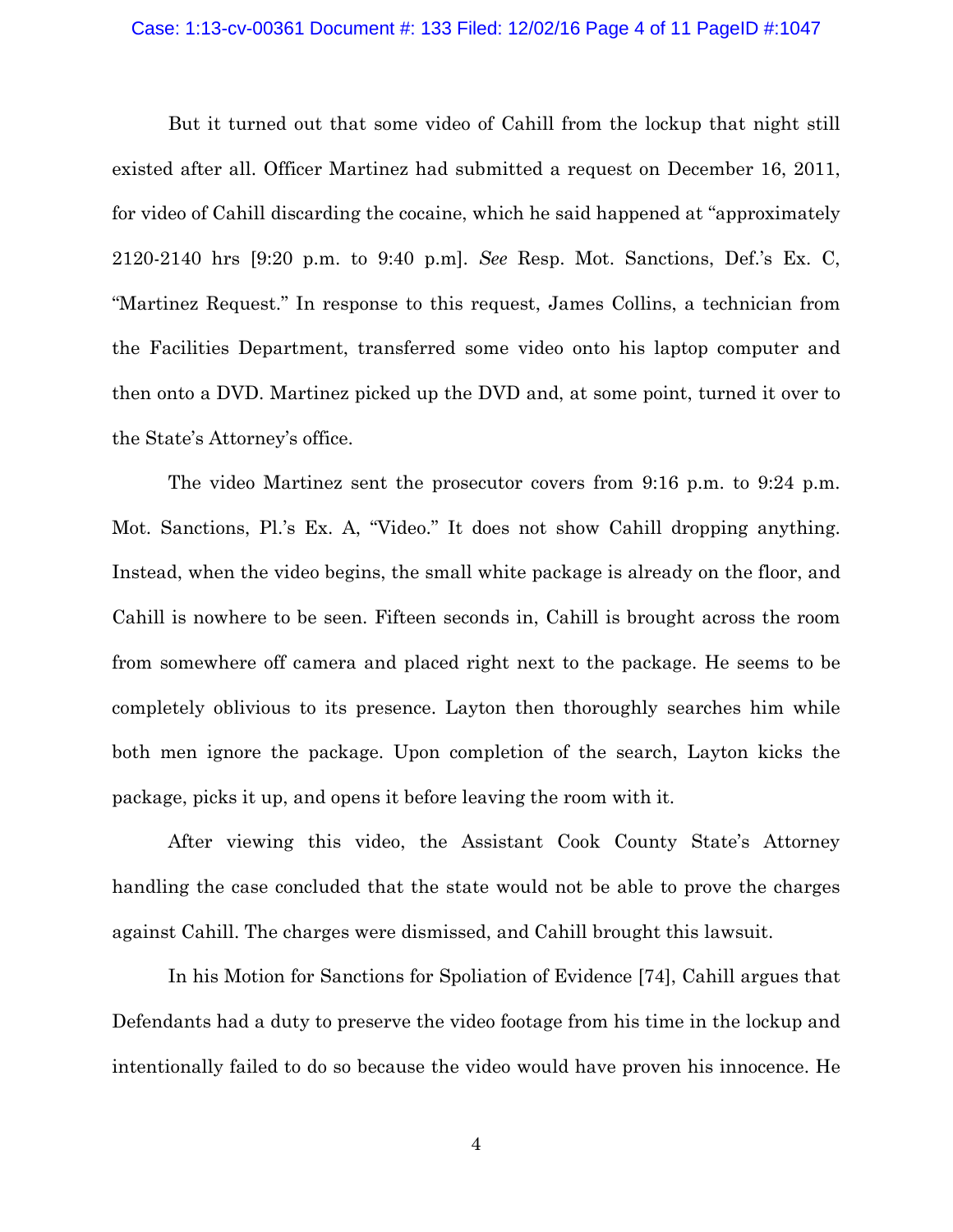#### Case: 1:13-cv-00361 Document #: 133 Filed: 12/02/16 Page 5 of 11 PageID #:1047

was prejudiced by the destruction of the evidence because, he contends, the full video would have shown that someone other than him dropped the cocaine. (Apparently other arrestees had been through that area of the lockup shortly before him.) The motion proposes sanctions ranging from default judgment to an adverse inference instruction and a prohibition on Defendants' use of certain evidence. Cahill also seeks attorney fees related to the filing of the motion.

Magistrate Judge Cox held a hearing on Cahill's motion. Numerous witnesses testified, including James Collins, the technician who acted on Martinez's request for the video. Collins testified that he included footage from before the requested time of 9:20 because the white package was already on the floor by 9:20. Hr. Tr. at 95:4–10. He testified that he saw video of Cahill dropping the package at 9:14, but he could not explain why the video begins at 9:16, a time when the package also was already on the floor. *Id.* at 103:1–3. For some reason, he did not check the copy he made to make sure that it contained this crucial event. *Id.* at 112:1–6.

In her Report and Recommendation, Judge Cox explained that sanctions for spoliation of evidence are appropriate when a party was under a duty to preserve evidence, breached that duty through conduct that rises to the level of fault, and thereby caused prejudice to the party seeking sanctions. Cox R & R at 7–8. She then concluded that (1) Defendants were under a duty to preserve the evidence; (2) their allowing the video to be destroyed was grossly negligent, though not intentional based on the evidence presented; (3) Cahill "suffered substantial prejudice" from the loss of this "essential" evidence; and (4) a sanction is appropriate. *Id.* at 8–13.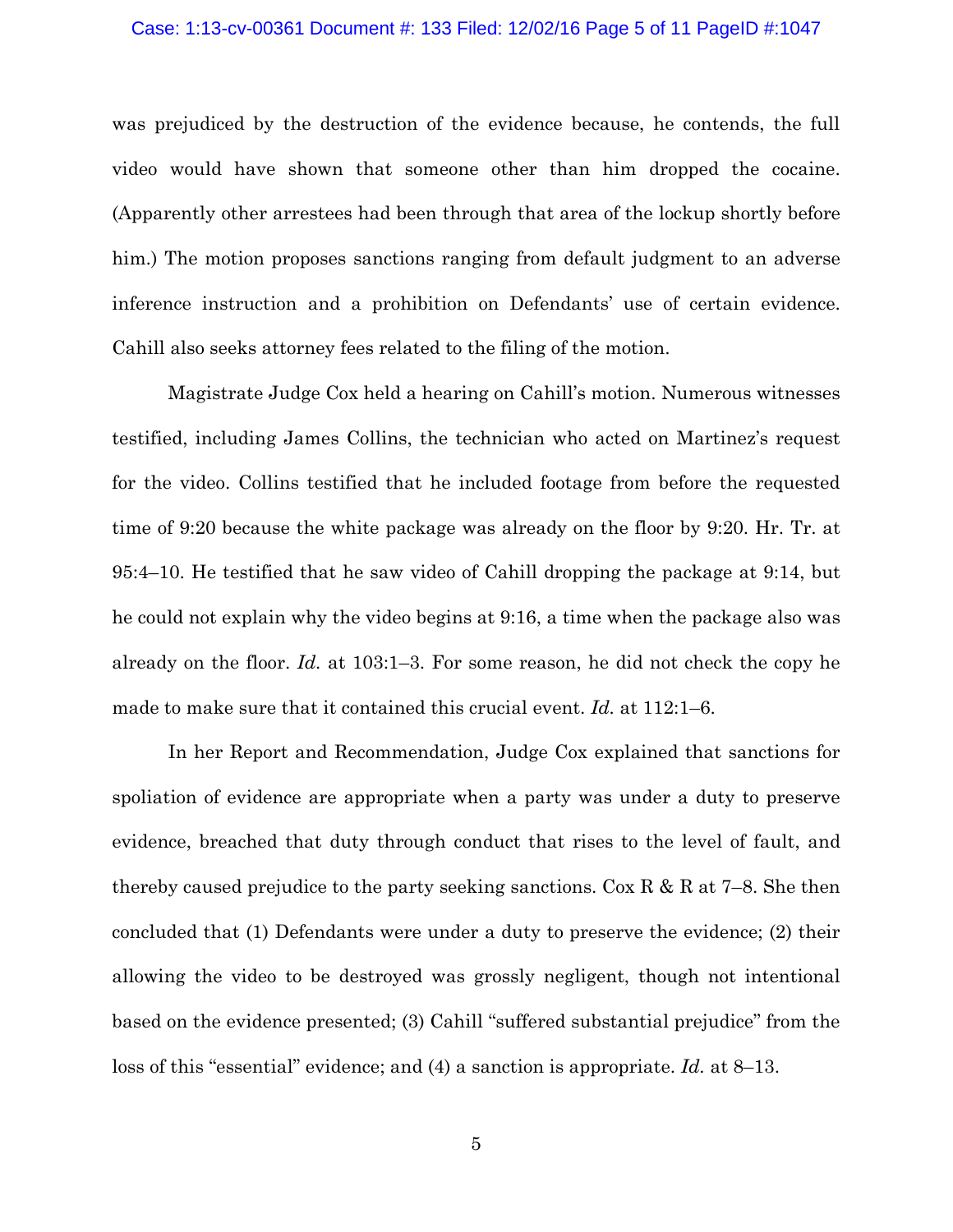#### Case: 1:13-cv-00361 Document #: 133 Filed: 12/02/16 Page 6 of 11 PageID #:1047

Based on these findings, Judge Cox determined that the appropriate sanction would be to bar Defendants "from making any arguments or presenting evidence stating that the lost portion of the videotape showed Plaintiff dropping cocaine on the Maywood Lockup floor, including, but not limited to, Collins's notes or any testimony from Collins relating to what he saw on the video other than the portion of the video that was preserved." *Id.* at 14. Layton, Judge Cox specified, would still be able to testify that he personally saw Cahill drop the cocaine. *Id.* No greater sanction—for example an adverse inference instruction—would be appropriate because Cahill, Judge Cox concluded, had offered no evidence that Defendants intentionally allowed the video to be destroyed. Judge Cox did not address Cahill's request for attorney fees.

### **ANALYSIS**

Cahill filed timely objections to Magistrate Judge Cox's Report and Recommendation [103]. When a party objects to a magistrate judge's report and recommendation on a dispositive matter, the Court "shall make a de novo determination of those portions of the report or specified proposed findings or recommendations to which objection is made." 28 U.S.C. § 636(b)(1); *see* Fed. R. Civ. P. 72(b). Whether to impose sanctions is a dispositive matter, necessitating *de novo* review. *See Retired Chi. Police Ass'n v. City of Chi.*, 76 F.3d 856, 869 (7th Cir. 1996) (explaining that "a request for sanctions, regardless of when made, is a dispositive matter").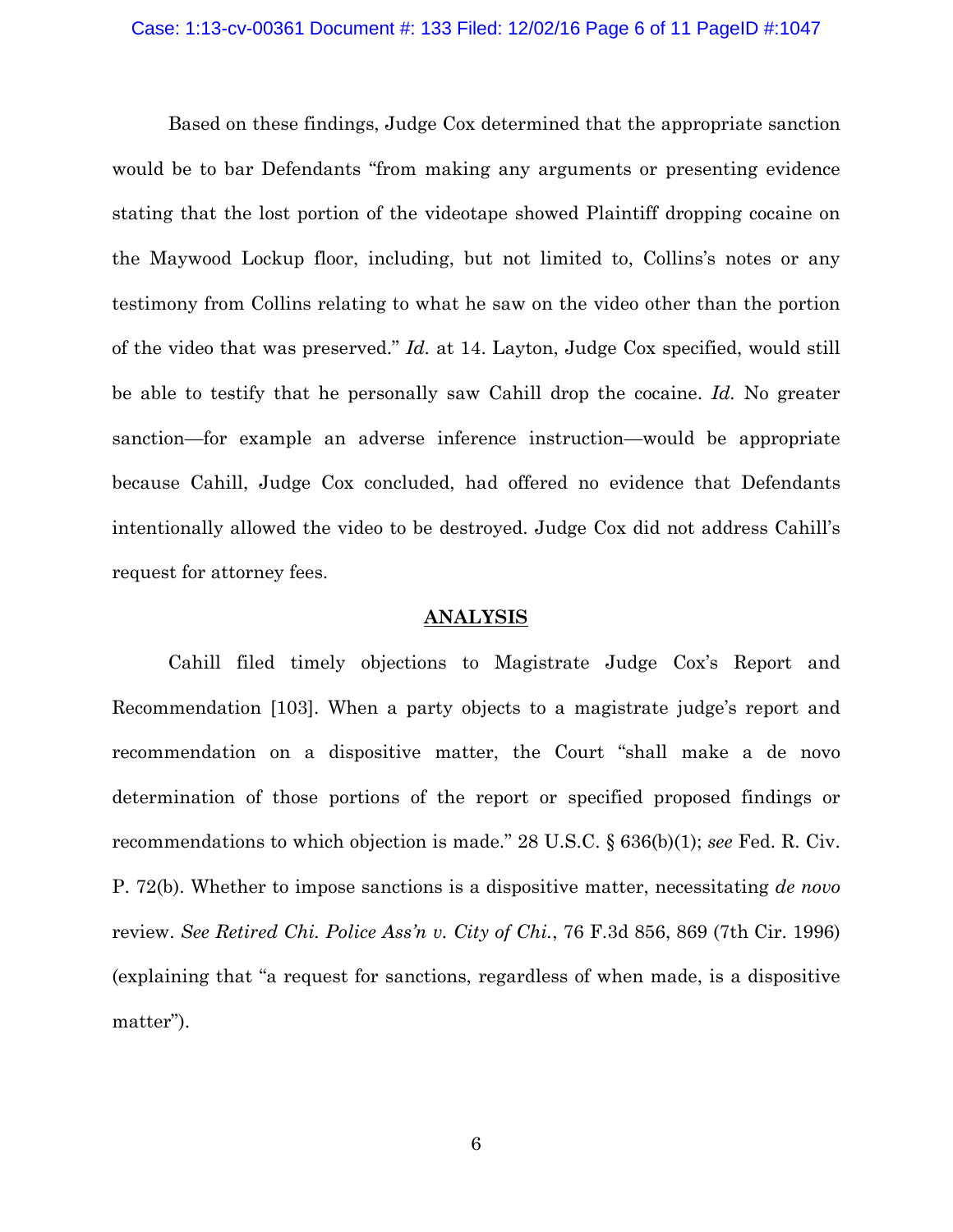#### Case: 1:13-cv-00361 Document #: 133 Filed: 12/02/16 Page 7 of 11 PageID #:1047

Conducting *de novo* review requires the Court "to decide the case based on an independent review of the evidence and arguments without giving any presumptive weight to the magistrate judge's conclusion." *Mendez v. Republic Bank*, 725 F.3d 651, 661 (7th Cir. 2013). But the Court is not required to conduct a new evidentiary hearing. *United States v. Raddatz*, 447 U.S. 667 (1980) ("It should be clear that on these dispositive motions, the statute calls for a *de novo* determination, not a *de novo* hearing. We find nothing in the legislative history of the statute to support the contention that the judge is required to rehear the contested testimony in order to carry out the statutory command to make the required 'determination.'"); *Pinkston v. Madry*, 440 F.3d 879, 893 (7th Cir. 2006). After conducting the required review, the Court "may accept, reject, or modify, in whole or in part, the findings or recommendations made by the magistrate judge."  $28 \text{ U.S.C. }$  § 636(b)(1).

### **A. Adverse Inference Instruction**

In his Objections, Cahill first argues that the sanction Judge Cox recommended is insufficient to counter the prejudice he will suffer from the loss of video that he says would have shown someone else dropping the cocaine. Objections at 5–7. Without the full video, he points out, the jury will be left to decide whether to believe Layton's story that he saw Cahill drop the cocaine sometime before the existing video starts or to believe Cahill that he never dropped the cocaine at all. *Id.*  And he challenges Judge Cox's finding that Defendants did not intentionally allow the video to be destroyed, stressing that they failed to preserve it despite being well aware of the video's great importance. *Id.* As an additional sanction, Cahill proposes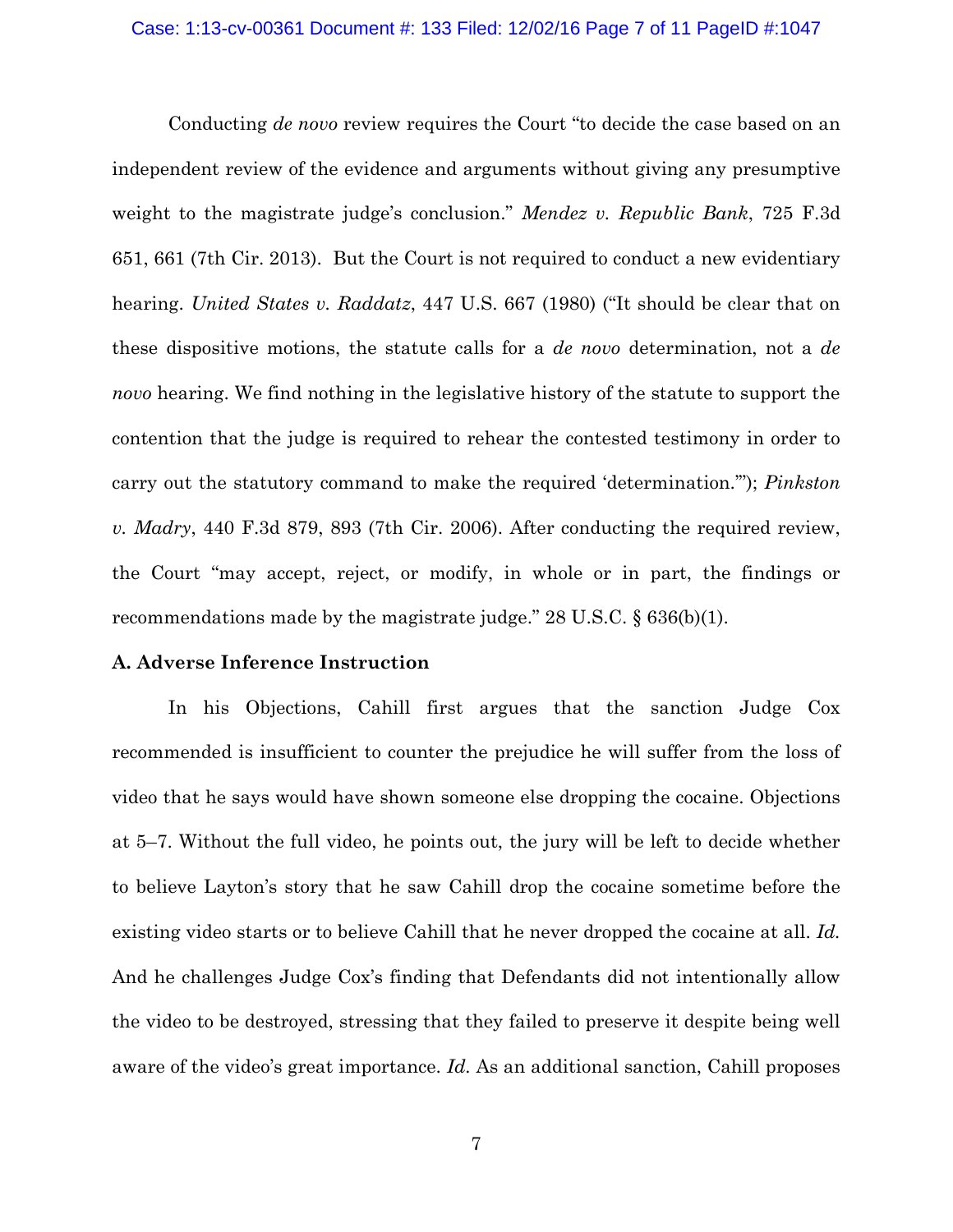#### Case: 1:13-cv-00361 Document #: 133 Filed: 12/02/16 Page 8 of 11 PageID #:1047

that the jurors (1) be informed that Defendants had a duty to preserve the video but failed to do so and (2) be instructed to presume that the missing video would have been favorable to Cahill. Objections at 5–9.

Defendants, who did not object to Judge Cox's Report and Recommendation on any ground, respond that the sanction she recommends is adequate. To go further, they contend, would unfairly punish Defendants for flaws in Cook County's video preservation policies. Resp. Objections at 7–8. The jury, they propose, should be informed simply "that only a portion of the video exists," and each party should then be allowed to present "their theory of what is on the missing video." *Id.* at 8.

Before addressing Cahill's objections, the Court notes that Defendants' suggestion that each party present "their theory of what is on the missing video" is at odds with Judge Cox's Report and Recommendation. Presenting their theory about the missing video is precisely what Judge Cox recommends prohibiting Defendants from doing. She would allow Layton to testify that he saw Cahill drop the cocaine, but she would not allow any defense witness to testify that the missing video would have backed up Layton's version of events. Again, Defendants filed no objections to Judge Cox's Report and Recommendation.

Returning to Cahill's objections, the Court, having conducted an independent review, adopts Judge Cox's Report and Recommendation with modifications. In light of Judge Cox's uncontested finding that Cahill has been greatly prejudiced by the loss of the video, the Court concludes that, at the very least, the jury should be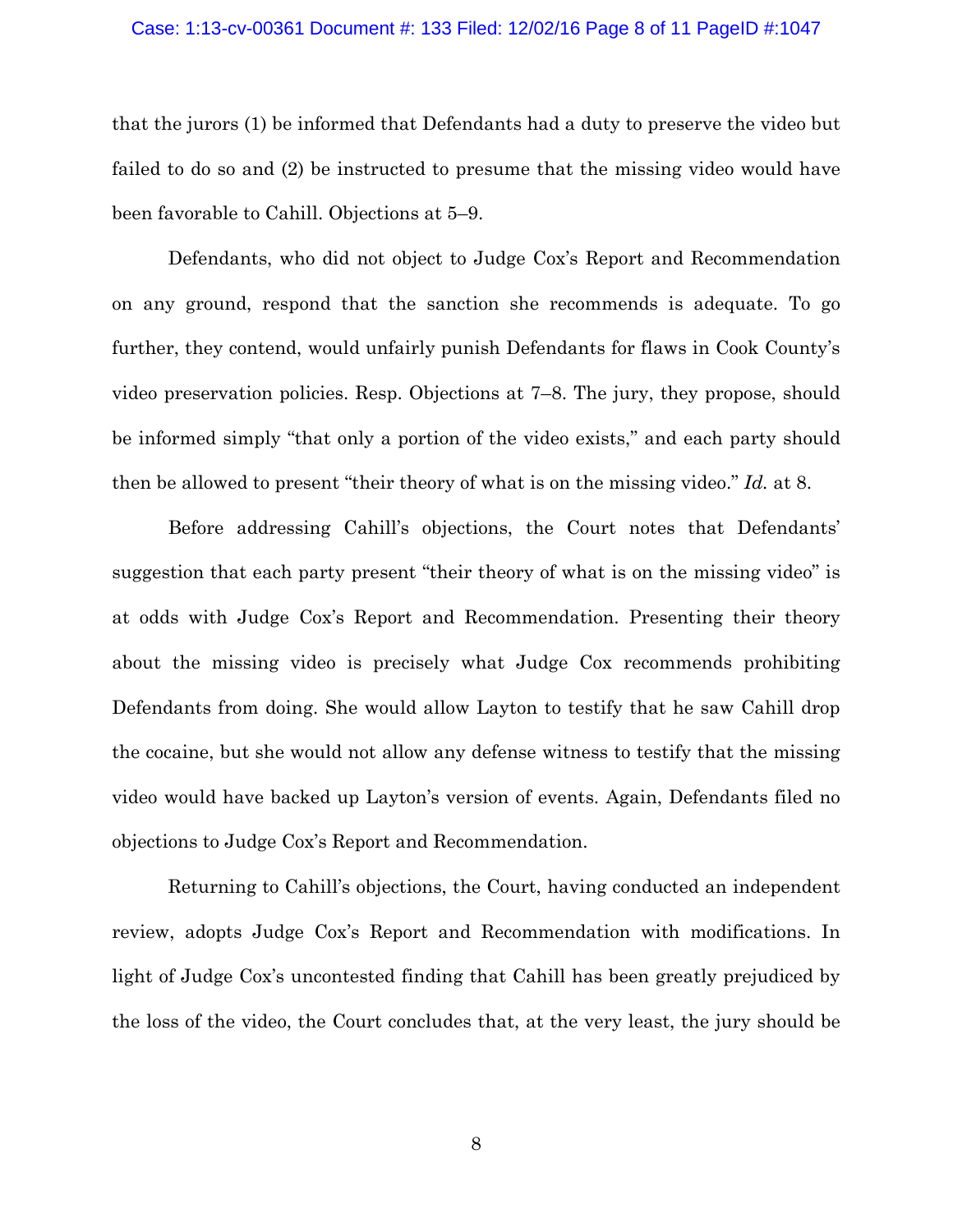### Case: 1:13-cv-00361 Document #: 133 Filed: 12/02/16 Page 9 of 11 PageID #:1047

informed that the video is missing because Defendants failed to fulfill their duty to preserve it.

But whether Cahill is entitled to the adverse inference instruction he seeks is less clear. Rule 37(e)(2), which governs sanctions for "failure to preserve electronically stored information," specifies that such an instruction would be appropriate only if Defendants intentionally allowed the video to be destroyed. *See* Fed. R. Civ. P. 37(e)(2) ("only upon finding that the party acted with the intent to deprive another party of the information's use in the litigation may [the Court] . . . instruct the jury that it may or must presume the information was unfavorable to the party"). Although the Court disagrees with Judge Cox that Cahill presented no evidence of intent, $<sup>1</sup>$  $<sup>1</sup>$  $<sup>1</sup>$  the question is a close one.</sup>

The Court would decide that close question now except that the destruction of the video in this case is closely tied to Cahill's malicious prosecution claim.[2](#page-8-1) If the video would have proven Cahill's innocence, and Defendants intentionally allowed it to be destroyed during his prosecution, the video's destruction would be part of their plot to frame him. This means that evidence not directly tied to the fate of the video could nevertheless illuminate Defendants' intent regarding the video. (Judge Cox understandably confined the hearing she held to evidence more directly tied to the

 $\overline{a}$ 

<span id="page-8-0"></span> $1$  Defendants' inaction despite their knowledge of the video's importance could suggest intent, and Martinez's request for video beginning at approximately 9:20, rather than at 9:00 when he brought Cahill in, could be seen as an indication that he did not want to capture the full story.

<span id="page-8-1"></span><sup>&</sup>lt;sup>2</sup> Defendants contend that Cahill may not make such an argument to the jury because he has not brought a spoliation claim. Resp. Objections at 8. But the video's destruction is obviously quite relevant to Cahill's malicious prosecution claim.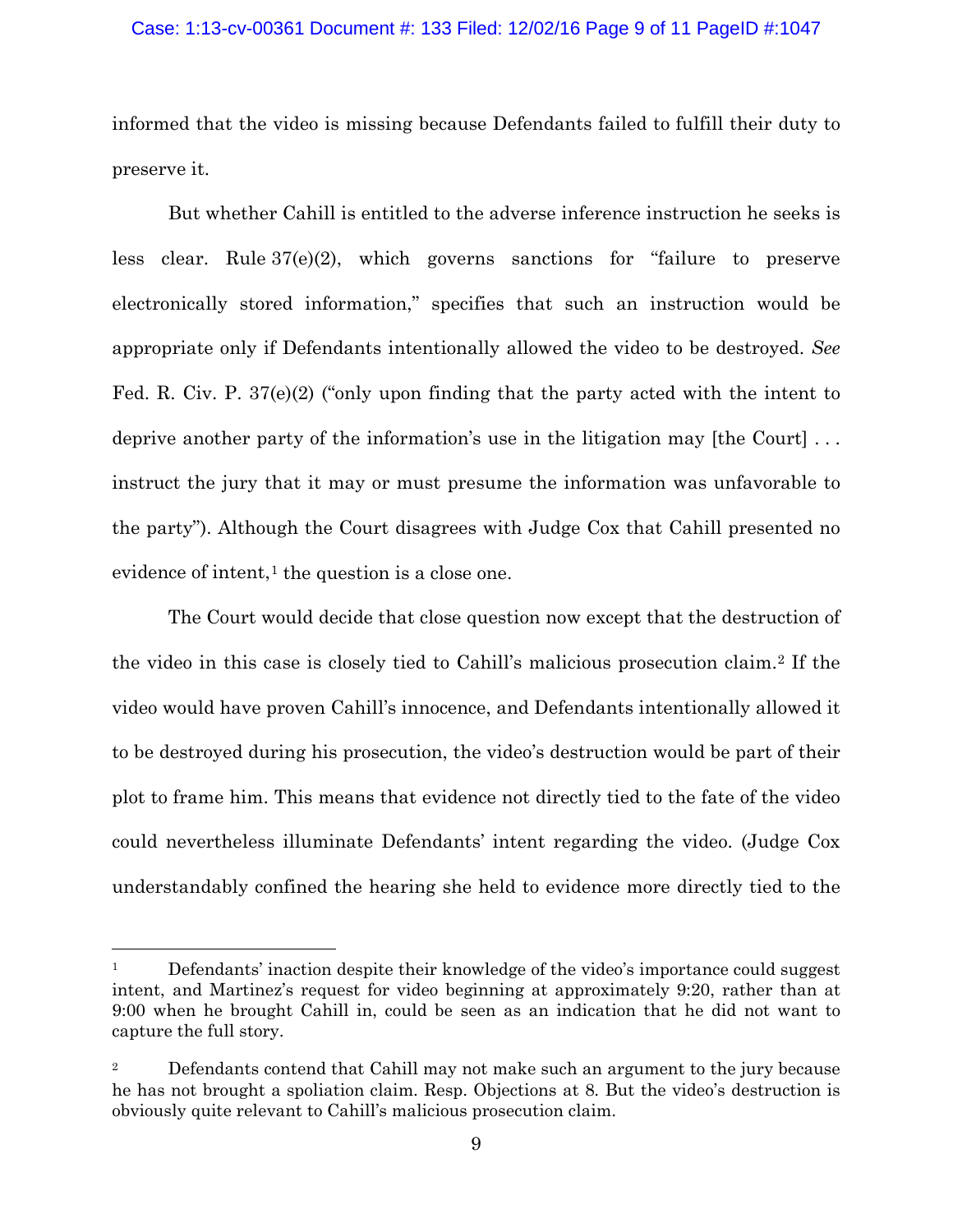### Case: 1:13-cv-00361 Document #: 133 Filed: 12/02/16 Page 10 of 11 PageID #:1047

video.) As a result, the Court believes that the best course is for the jury to decide the question of intent.

Cahill, of course, is not required to argue to the jury that Defendants intentionally destroyed the video. If he chooses not to, he will still benefit from the sanction Judge Cox fashioned and the Court's conclusion above that the jury should be told that the video is missing because they failed in their duty to preserve it. But if he does choose to make this argument at trial, the jurors will be instructed that, if they are persuaded that the destruction was intended to deprive Cahill of the evidence, they must presume the lost evidence would have been unfavorable to Defendants. This approach is called for by the 2015 Advisory Committee Notes to Rule 37,[3](#page-9-0) and it is the approach the Court believes to be appropriate in this case.

## **B. Attorney's Fees**

Cahill also renews his request for attorney's fees. Objections at 9–12. Defendants respond that attorney's fees should not be imposed because the video was lost years ago. Objections Resp. at 10. They also suggest that courts should only impose fees for the willful disobedience of a court order. *Id.* 

<span id="page-9-0"></span>The Committee explained:  $3<sup>7</sup>$ 

If a court were to conclude that the intent finding should be made by a jury, the court's instruction should make clear that the jury may infer from the loss of the information that it was unfavorable to the party that lost it only if the jury first finds that the party acted with the intent to deprive another party of the information's use in the litigation. If the jury does not make this finding, it may not infer from the loss that the information was unfavorable to the party that lost it.